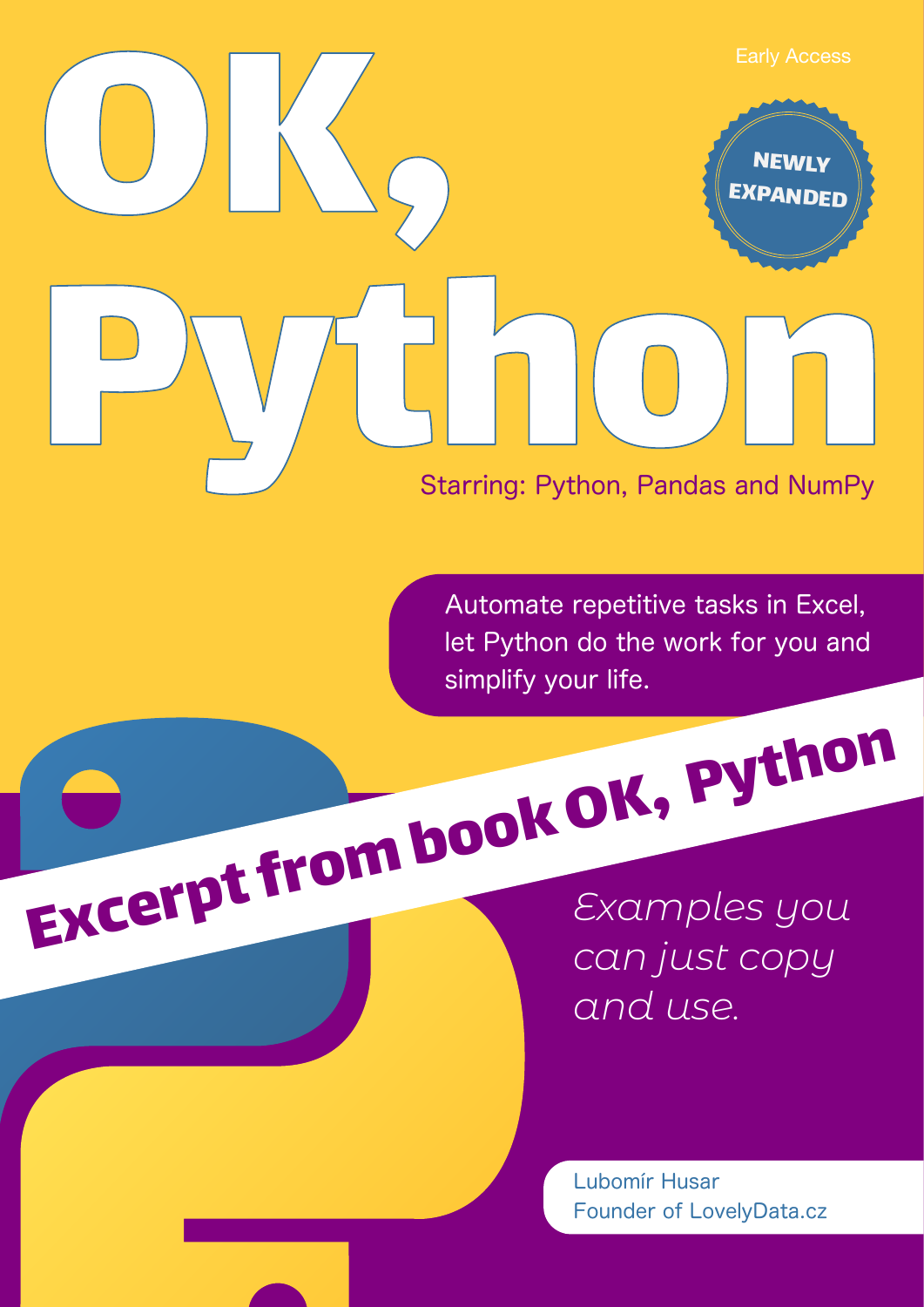Have your say about the contents of this book and write to me your suggestions for other examples. Primarily, I am interested in those you deal with at work daily. Contact me at lubomir@lovelydata.cz.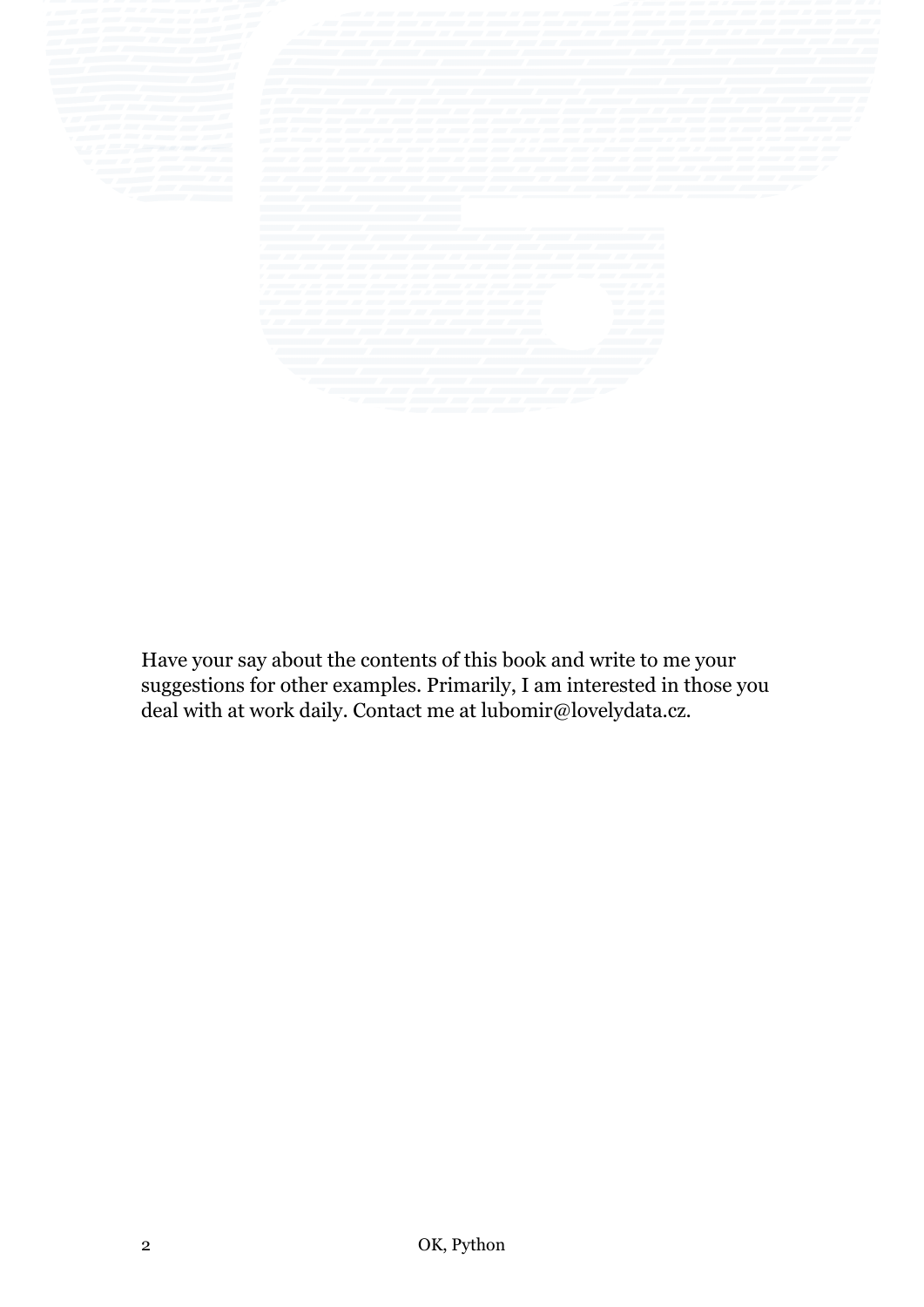OK, Python.

From Excel to Python: The practical guide

Early access, version 1.0

Copyright © 2021 Lubomír Husar

Cover design and graphic layout by [www.grafikli.cz.](https://www.grafikli.cz)

Names and labels of products, services, firms and companies may be registered trademarks of the respective owners.

Icons in the *Test data* and *Solution* sections have been designed by means of sources at Flaticon.com.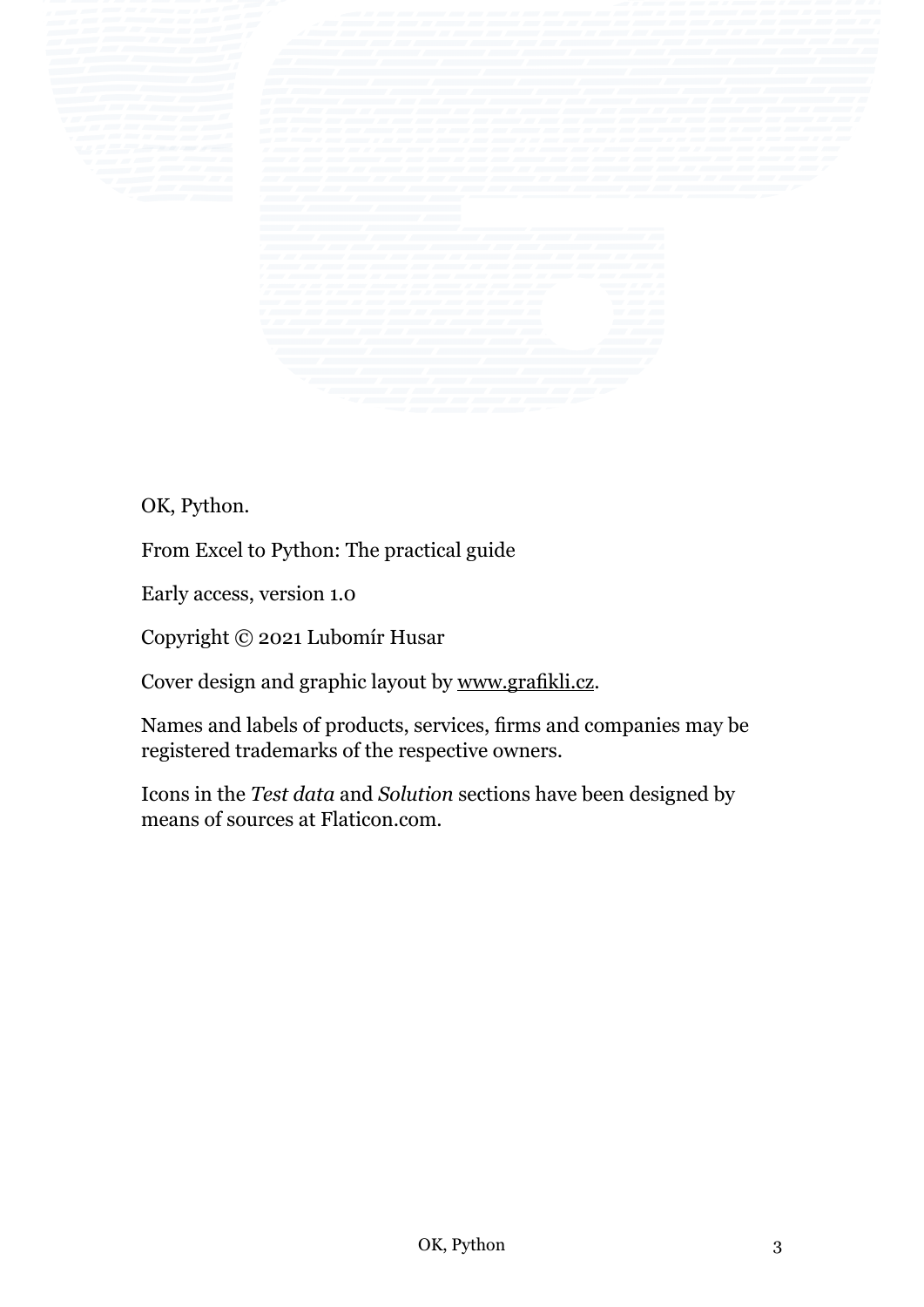# **About the author**

Lubomír "Lubo" Husar

Founder of LovelyData.cz.

Lubomír has years of experience in the field of data. He helped clients, mostly large multinational companies, to succeed in many critical projects. In addition to IT, he is also active in other fields. He lived and worked in various European countries, such as Belgium, Denmark, the Netherlands, Sweden and France. He has extensive experience in managerial and technical roles.

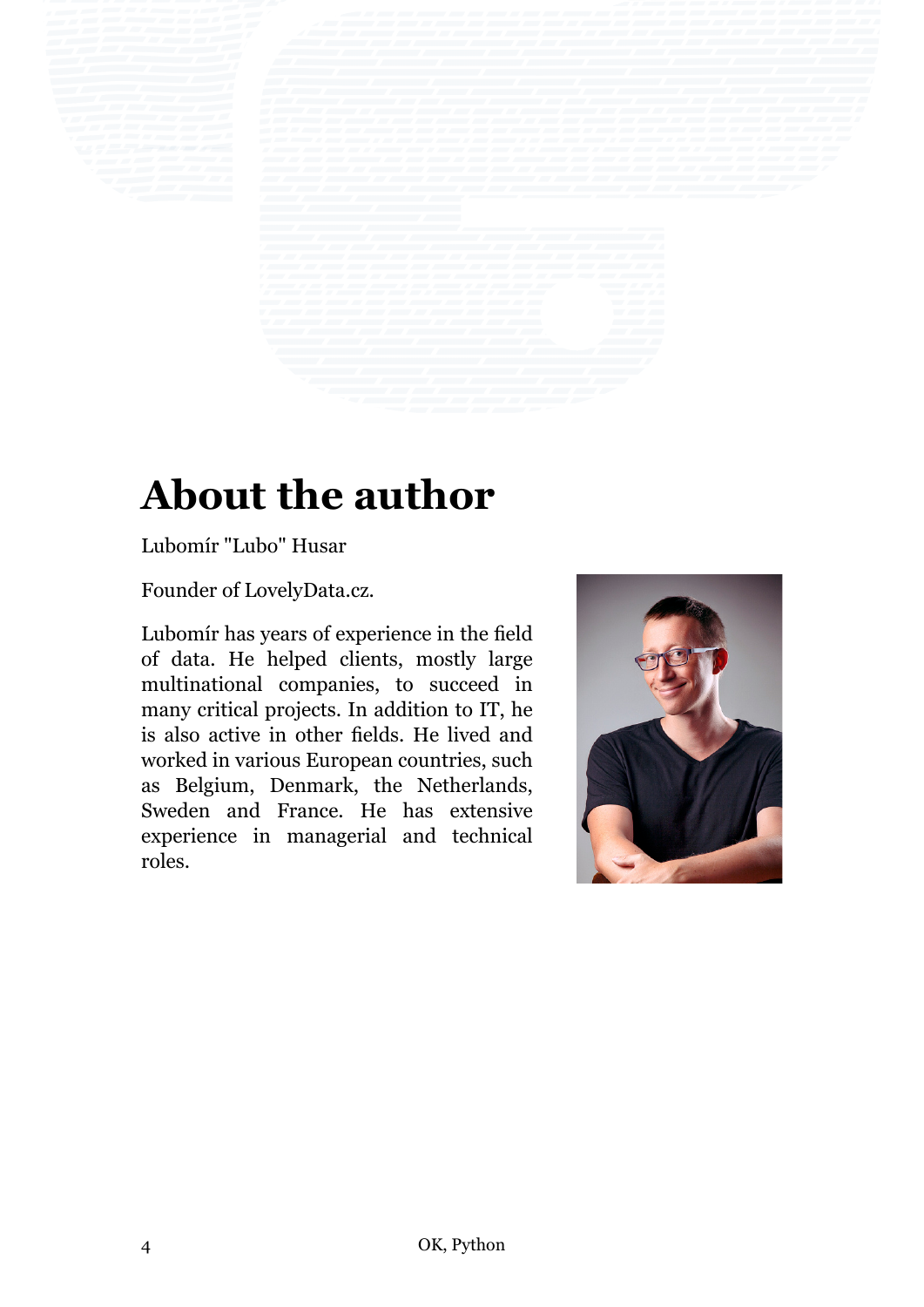

# **Acknowledgements**

I would like to thank you for making a clever decision and investing in a book which will make your life easier.

Since I believe that computers should make people's lives easier not harder, I wrote this book which I have carried around in my head for a long time. And Python is to blame.

Just realize that only a few years ago it was almost impossible to process data simply in various formats, analyze them, clean, visualize and save them in various formats again. For such tasks, you needed commercial software and an open space full of consultants who could cope with it.

Fortunately, all this is changing very quickly, and Python is playing a major role in this change. Actually, is there any other tool able to automate work for sure in a few lines and for free at that? This is an offer you can't turn down!

*LH*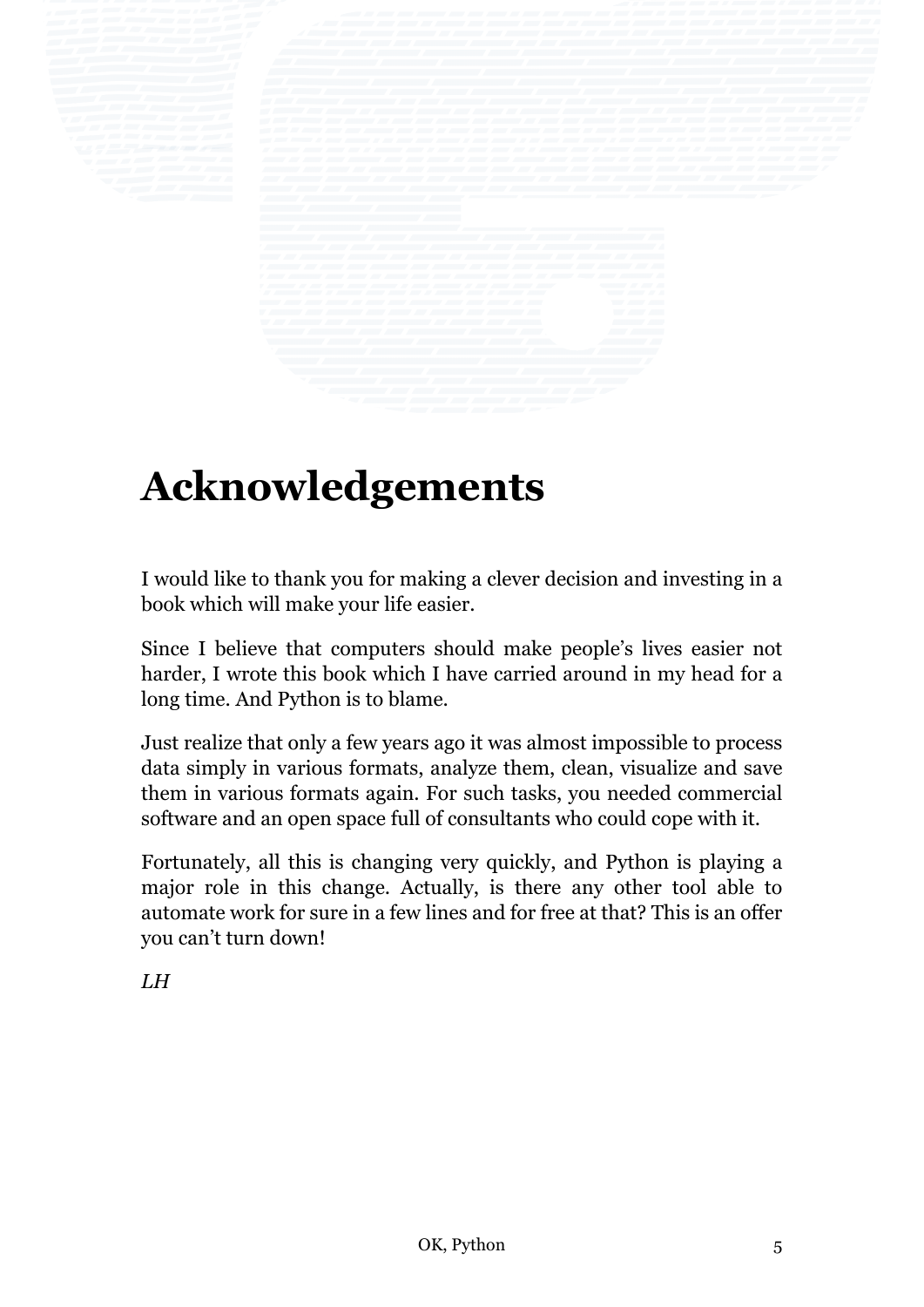# **Contents**

| 34 |
|----|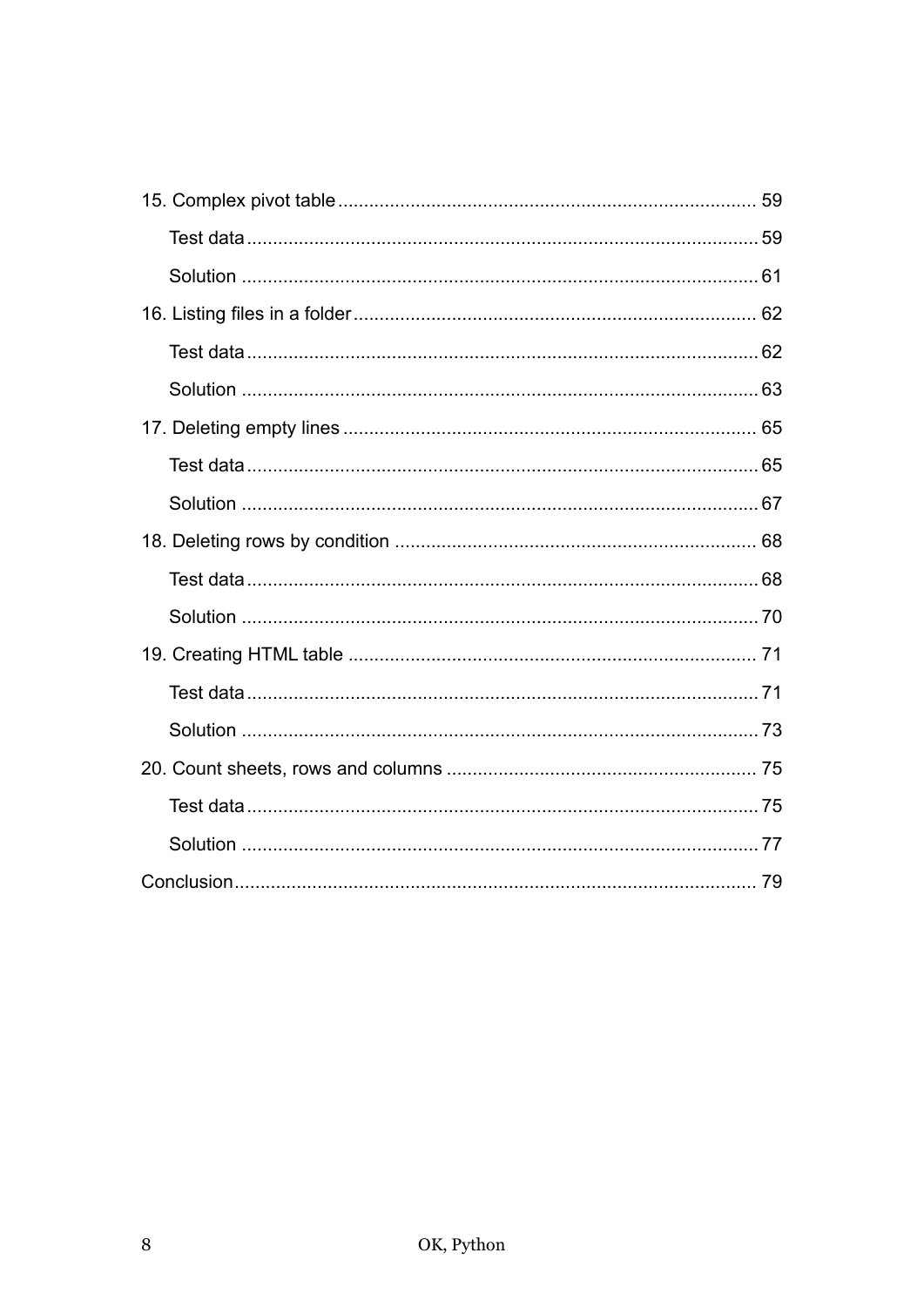# <span id="page-8-0"></span>**Introduction**

This book is a manual for all who work with Excel and want to learn to use Python.

This means for all those who are tired of excessive mouse clicking, *copy* and *paste* operations and all that manual work they have to do every day.

Instructions in the book show how to solve these tasks quickly and elegantly, by means of several code lines. And all of that thanks to the Python programming language and Pandas and NumPy libraries.

Numerous examples of Python, Pandas and NumPy can be found on the Internet. They mostly describe a single specific problem and its solution. What I personally miss, however, is a comprehensive set of examples which can be used in practice, examples which you can easily modify and adapt, examples which you can easily understand although you are not a programmer.

And this is the very objective of this manual. I would be pleased if you wrote to me at lubomir@lovelydata.cz and let me know how I succeeded.

## **Python conquers the world**

Python has literally stormed the world. Just have a look at public inquiries and ratings measuring the popularity of programming languages. You can bet that Python will be ranked high.

And it is no wonder. Over the last several years, Python has established itself as the language for data. Whether you need to analyze, clean and visualize data or use them to train artificial intelligence – you can find Python everywhere.

Knowledge in Python has thus become a must not only for programmers and analysts, but in fact for all who want to facilitate their work with data.

There is a good reason why Python is so popular. It is very friendly to beginners, who can take their first steps in it quickly. And the more advanced, again, can make use of the enormous ecosystem of libraries which significantly extend Python's potentials.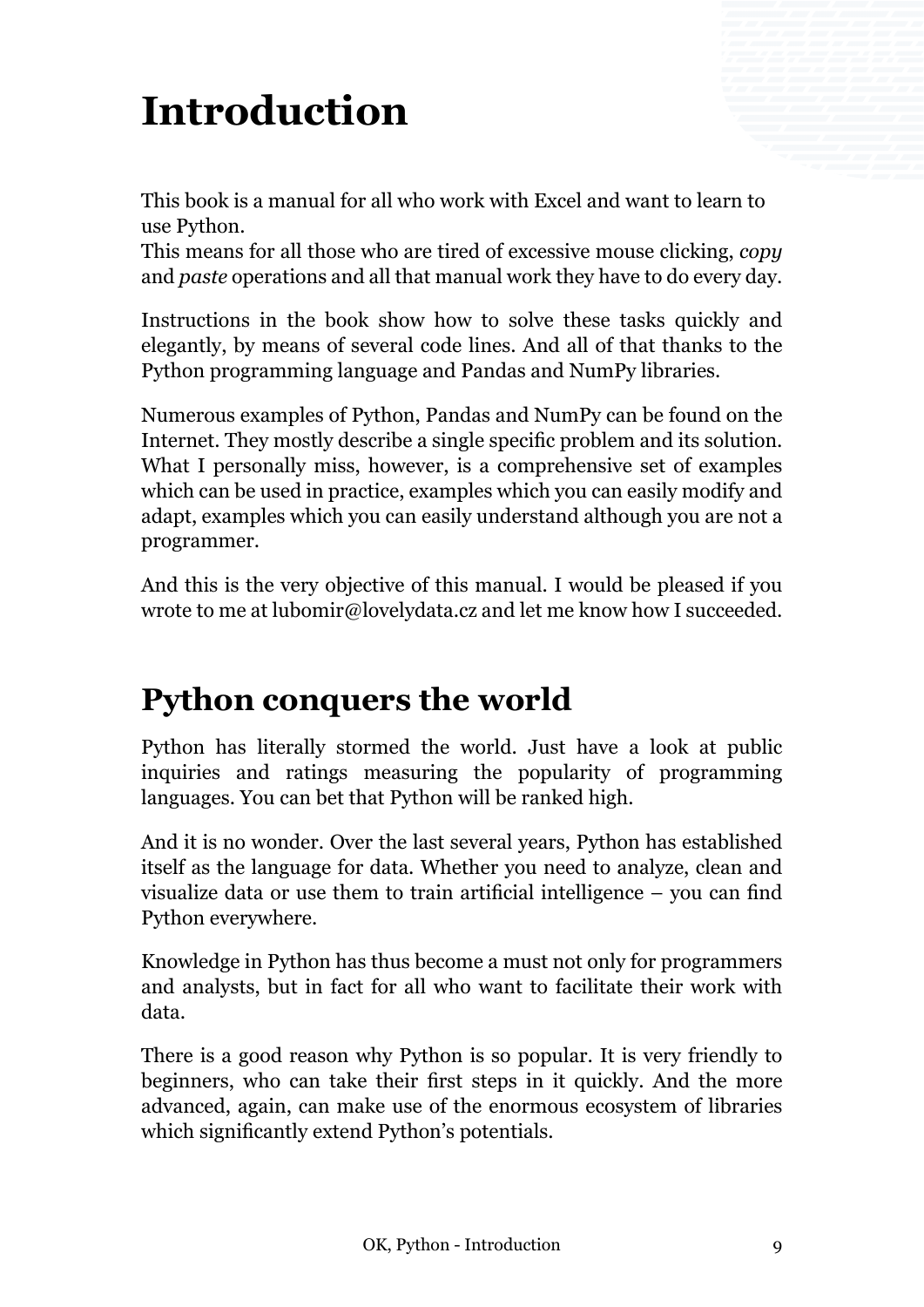## <span id="page-9-0"></span>**For whom this book is intended**

The book will most of all benefit those with at least essential knowledge in Python. If they have come across the Pandas library, it is a plus. If not, never mind. The examples will lead them in the right direction.

Practical instructions in the book, however, can also be used by those who work with Python and Pandas already. But perhaps not so efficiently as they could.

The input and output format to be used is Excel (.xlsx format). The reason is that data in Excel can be found in every company. This format is so flexible as to enable its users to be enormously creative. Sometimes, however, this creativity must be tamed, and it is exactly in this way that Python will help you.

The book assumes that you have Python 3 installed on your PC together with several libraries listed below.

If you want to make the best of the book, I recommend that you transcribe the examples manually, line by line. Thus you will understand them better. No one will stop you, however, from merely copying, pasting and starting up the examples.

## **For whom this book is not intended**

This book is not suitable for absolute beginners with no previous experience in Python. To those I can recommend the on-line course Python for analysts on the website LovelyData.cz.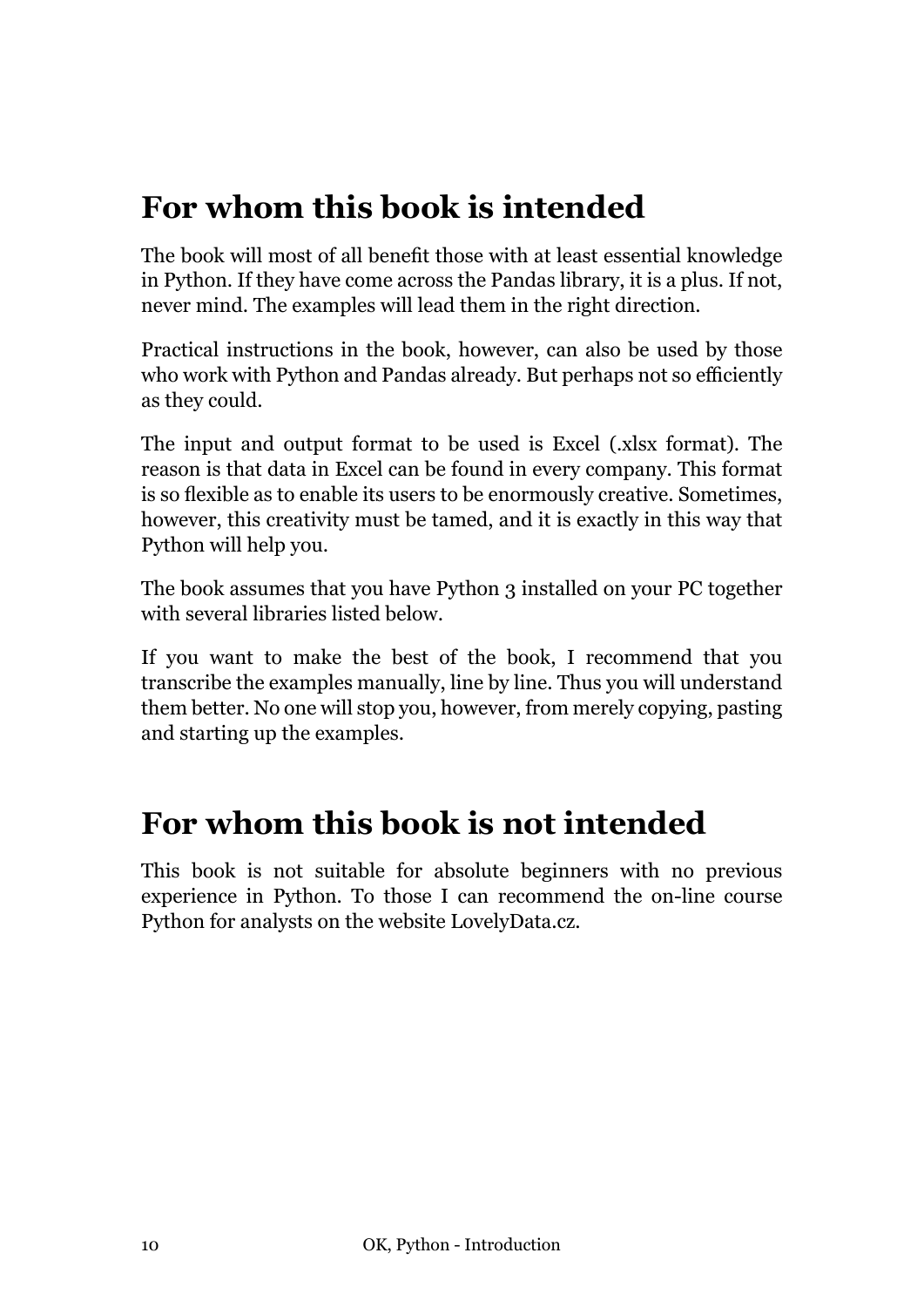## <span id="page-10-0"></span>**Organization of individual chapters**

Every example is based on tasks which can be solved by means of Excel. The aim is to show how Python and Pandas can be used for these tasks. The result is an easily comprehensible code, mostly consisting of a few lines only, which you can easily adapt to your specific needs.



### **Test data**

This book does not contain test data files on purpose. You can generate data in the XLSX format yourself by means of NumPy and Pandas libraries. The Excel file created is then used as the input file in the *Solution* section.

Creation of test data often includes use of the NumPy library. This library works efficiently with memory and is quick even at a high number of lines.

Beginners can copy and run the code in this part with an easy conscience. The more advanced can find in it alternative solutions to tasks for which they may use for loops in Python.



### **Solution**

The given task is solved in a few lines, easily comprehensible even to beginners. Each part includes commentary for better understanding of what is going on. Thanks to the Pandas library, data processing is quick even at a large data volume.

### **Directory structure**

The examples assume that there is directory data in the current directory.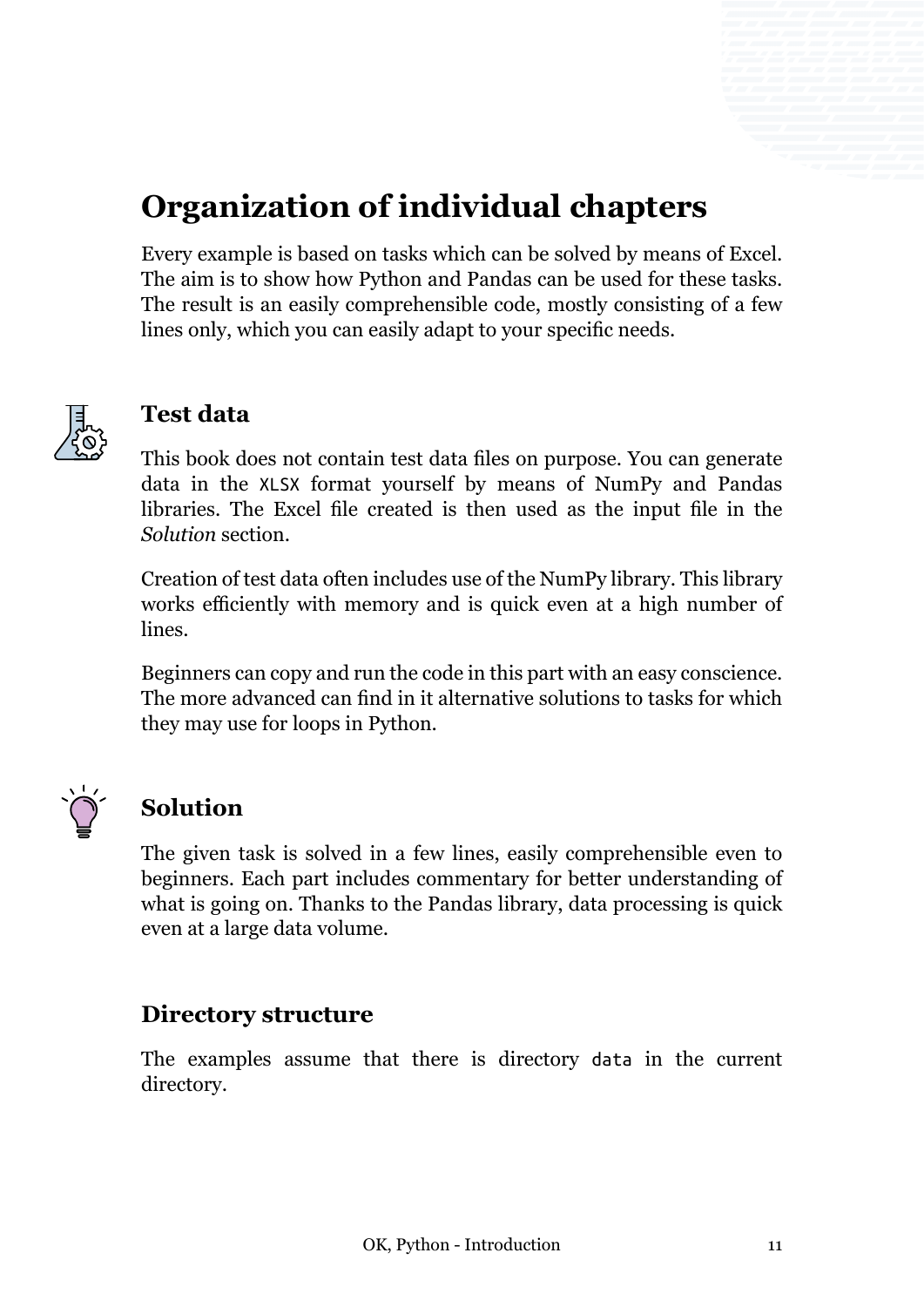## <span id="page-11-0"></span>**Software used**

The Python 3.9 virtual environment and miniconda installation have been used for examples in this book. Jupyter Notebook has been used as the editor.

Naturally, you can use any IDE, text editor or even the command line. The code will work equally everywhere.

To prepare the environment, I ran the following commands in the command line:

```
conda create -n okpython python=3.9
conda activate okpython
conda install pandas
conda install jupyter
conda install openpyxl
```
Specifically, I used these versions:

| Name     | Version |
|----------|---------|
|          |         |
| python   | 3.9.1   |
| jupyter  | 1.0.0   |
| pandas   | 1.2.2   |
| numpy    | 1.20.1  |
| openpyxl | 3.0.6   |
|          |         |

To install Python and the virtual environment, you can naturally utilize pip and venv as well.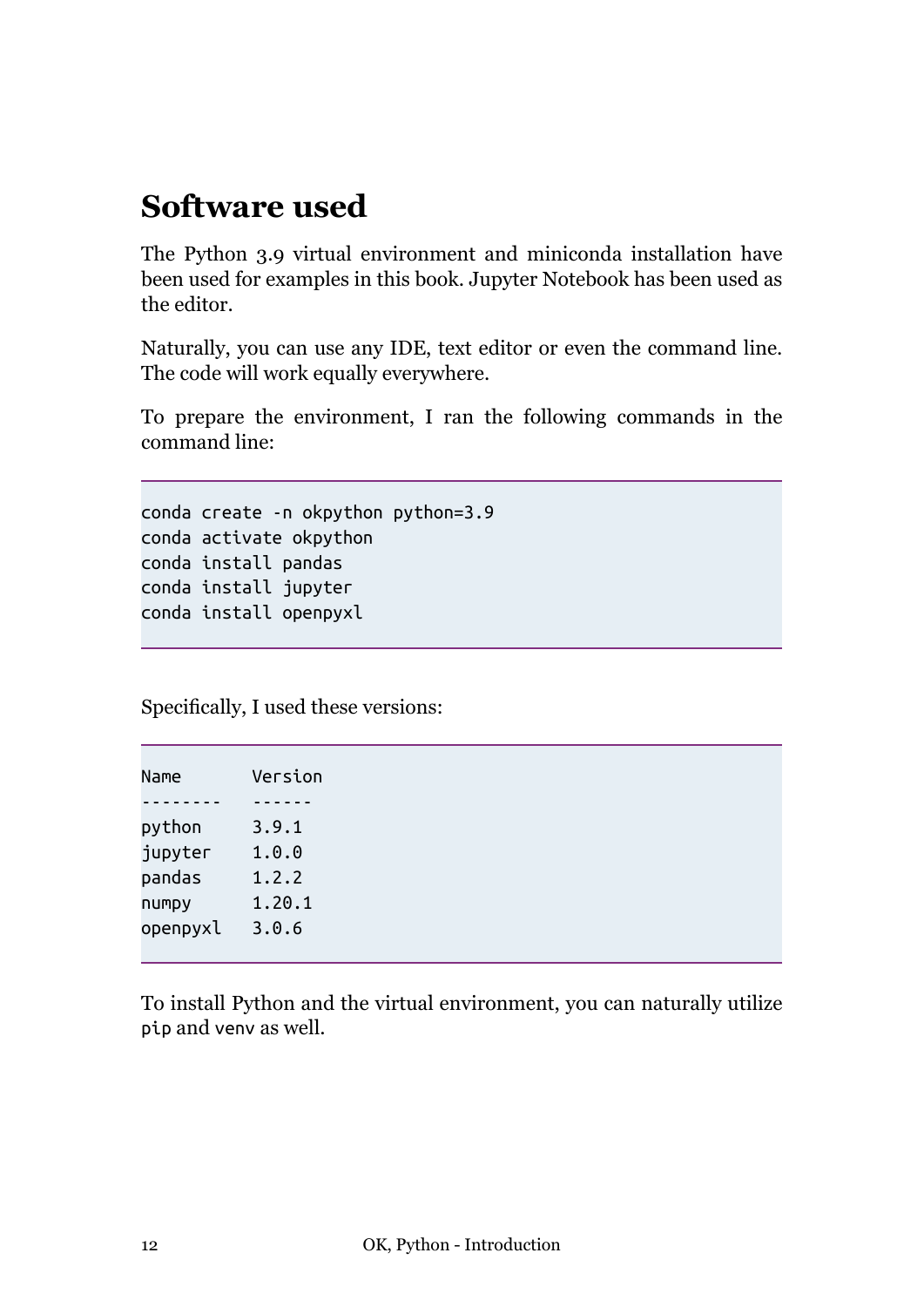## <span id="page-12-0"></span>**1. How to replace text and numbers**

Search and replacement of text is a frequent task, which can easily be done manually in Excel. But how to automate this trivial activity by means of Python?

The answer is the replace function, which can be used for the individual columns or even for the entire DataFrame.



### **Test data**

Excel will have 100 lines and 3 columns.

- The number column will contain integral numbers between 100–1000.
- The text column will contain 10 random A-Z characters.
- The text and number column will contain merged records of both columns.

```
_1 import numpy as np
 import pandas as pd
2
 row_count = 100
5
 char_count = 10
6
 # Random numbers 100-1000
8
 numbers = np.random.randint(low=100, high=1001, size=row_count)
9
# Random characters A-Z
11
12 chars = np.random.random(low=65, high=91,size=row_count*char_count,
                              dtype='int32'
                              ).view(f"U{char_count}")
# Concatenate characters and numbers
17
18 chars_numbers = np.char.add(chars, np.char.mod('-%d', numbers))
 3
4
 7
10
13
14
15
16
```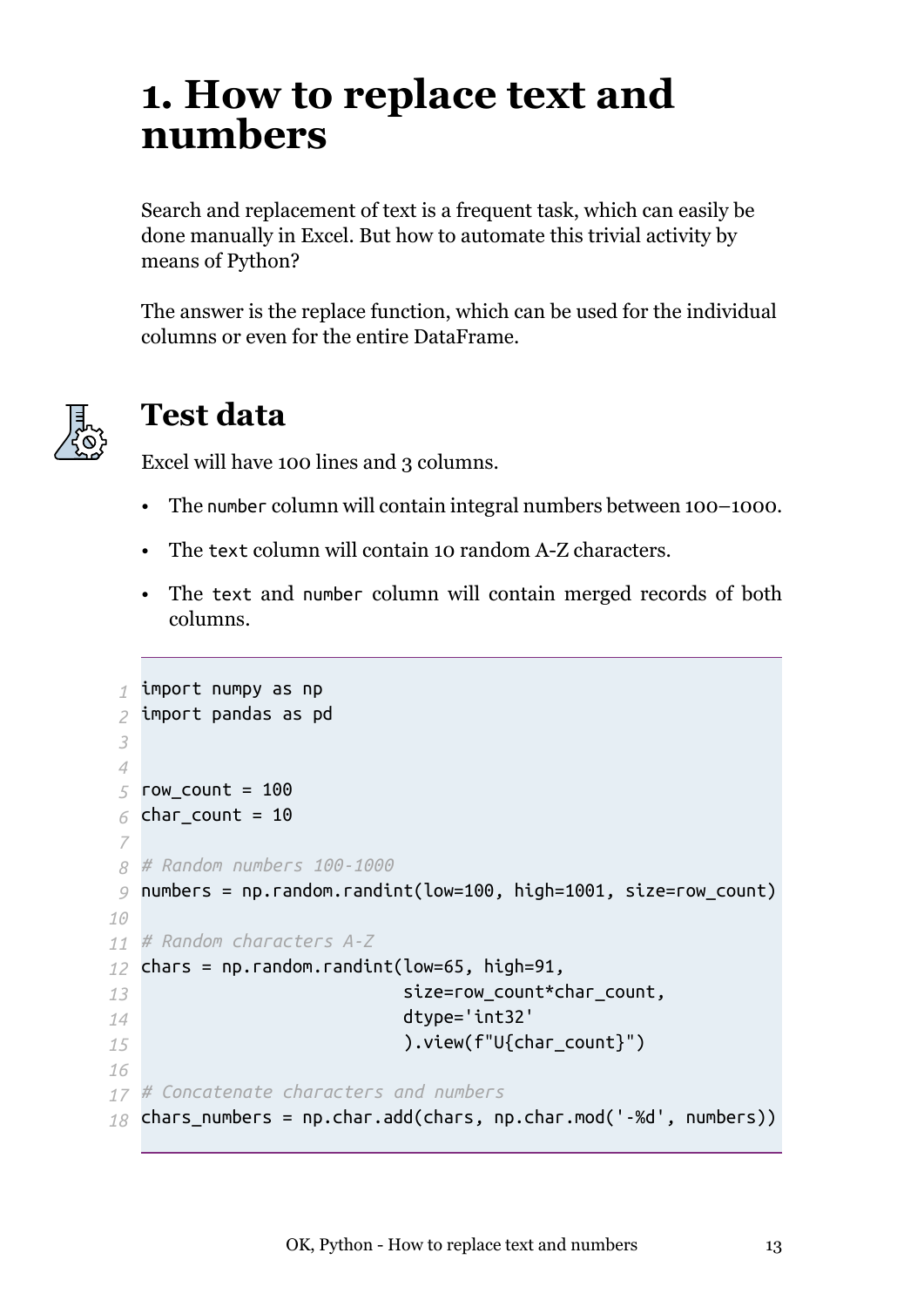```
# Create a DataFrame
20
df = pd.DataFrame(data={'number': numbers,
21
                           'text': chars,
                           'text and number': chars_numbers })
# Save to Excel
25
df.to_excel('data/test.xlsx', index=False)
26
19
22
23
24
```
### **Show the first 5 lines**

| number text |                   | text and number |
|-------------|-------------------|-----------------|
|             |                   |                 |
| 939         | <b>VGATVDKYSB</b> | VGATVDKYSB-939  |
| 170         | <b>WAQFUCYCIB</b> | WAQFUCYCIB-170  |
| 708         | <b>VINRRVAONK</b> | VINRRVAONK-708  |
| 550         | ZPSQYDYOYM        | ZPSQYDYOYM-550  |
| 573         | PUYNJUIFPO        | PUYNJUIFPO-573  |
|             |                   |                 |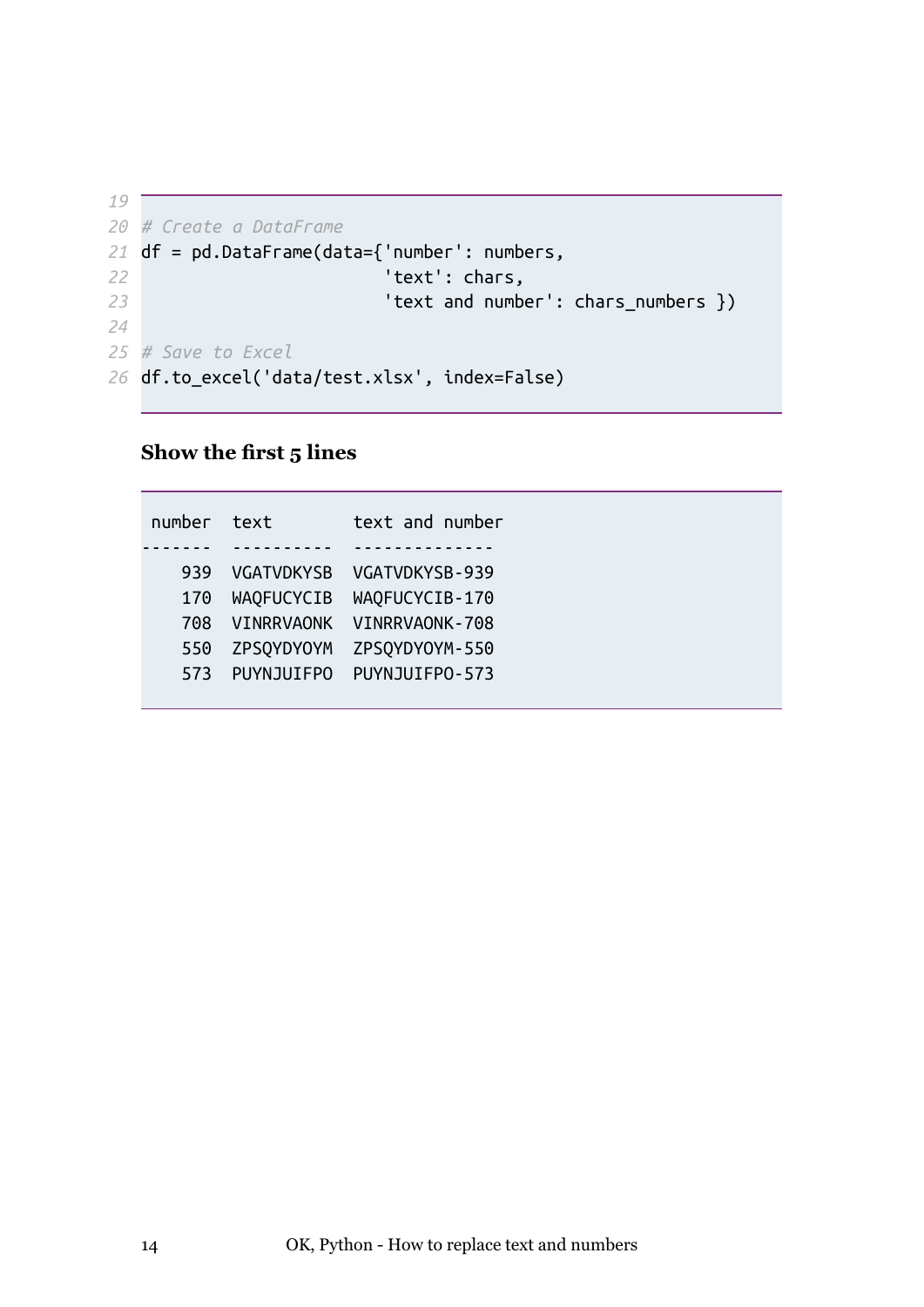<span id="page-14-0"></span>

## **Solution**

Pandas offers a lot of options for data replacement. We will use the replace method, working on both individual columns and the entire DataFrame.

### **1. Replacement of text in the text column**

In the text column, replace the A, B or C letter with an asterisk \*.

```
1 import pandas as pd
 # Read Excel
4
 5 df = pd.read_excel('data/test.xlsx',
                       usecols=['number', 'text'])
 # Make a copy of original text
8
 df['original text'] = df['text']
9
# Use Regular Expression (regex) on text column.
11
df['text'] = df['text'].str.replace('A|B|C', '*', regex=True)
12
# Save to Excel
14
df.to_excel('data/output.xlsx', index=False)
152
3
6
 7
10
13
```
### **Show the first 5 lines**

number text original text ------- ---------- -------------- 939 VG\*TVDKYS\* VGATVDKYSB 170 W\*QFU\*Y\*I\* WAQFUCYCIB 708 VINRRV\*ONK VINRRVAONK 550 ZPSQYDYOYM ZPSQYDYOYM 573 PUYNJUIFPO PUYNJUIFPO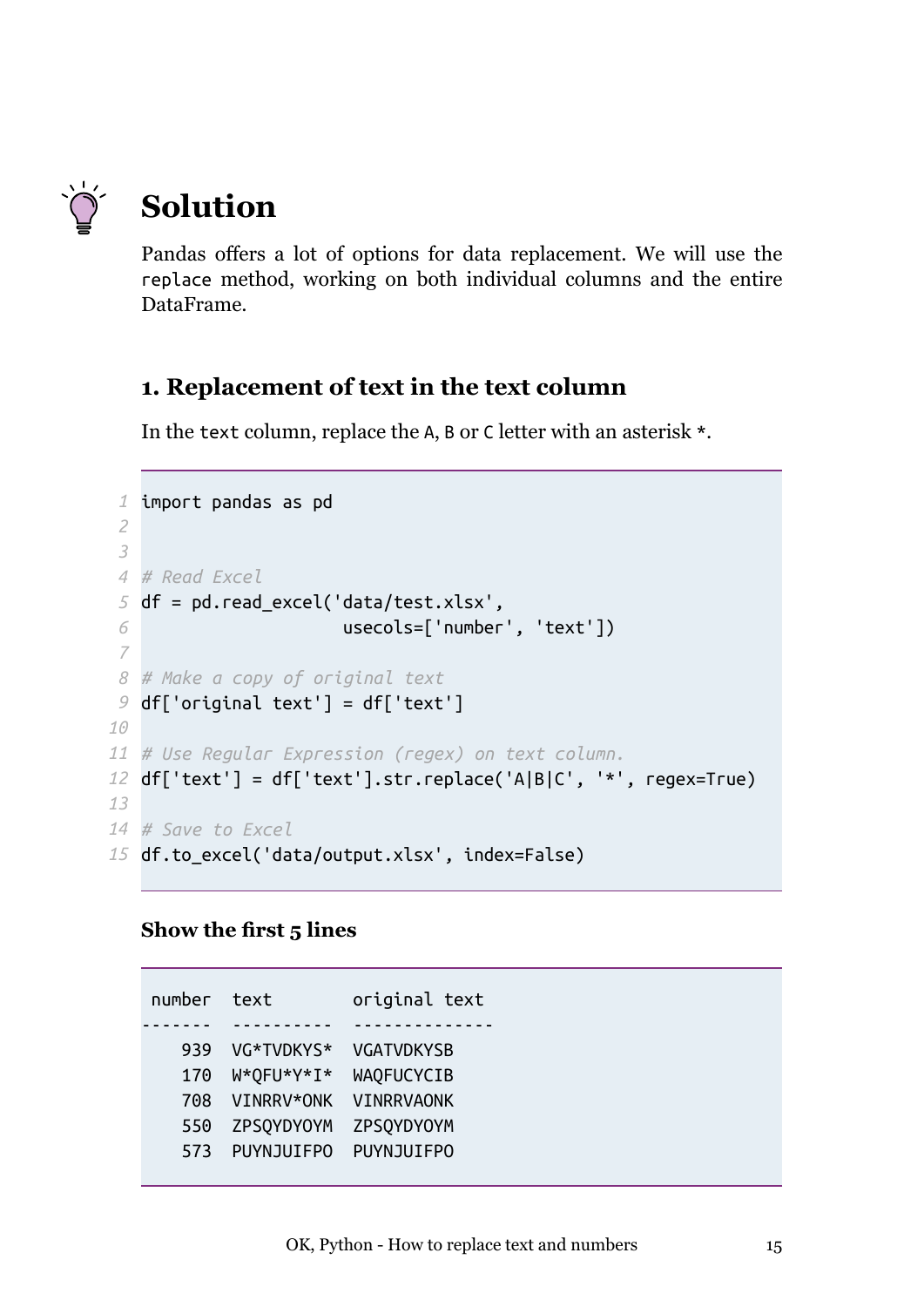### **2. Replacement of numbers in numerical column**

In the number column, replace numbers 1–5 with the number 0.

```
import pandas as pd
1
 # Read Excel
4
 df = pd.read_excel('data/test.xlsx', usecols='A')
5
 # Make a copy of original text
7
 df['original number'] = df['number']
8
# Replace is a string method
10
df['number'] = df['number'].astype('str').str.replace('[0-5]',
11
                                                         '0',
                                                        regex=True)
# Save to Excel
15
df.to_excel('data/output.xlsx', index=False)
16
2
3
6
9
12
13
14
```
#### **Show 5 random lines.**

|     | number original number |
|-----|------------------------|
|     |                        |
| 090 | 290                    |
| 078 | 478                    |
| 800 | 802                    |
| 000 | 551                    |
| 009 | 339                    |
|     |                        |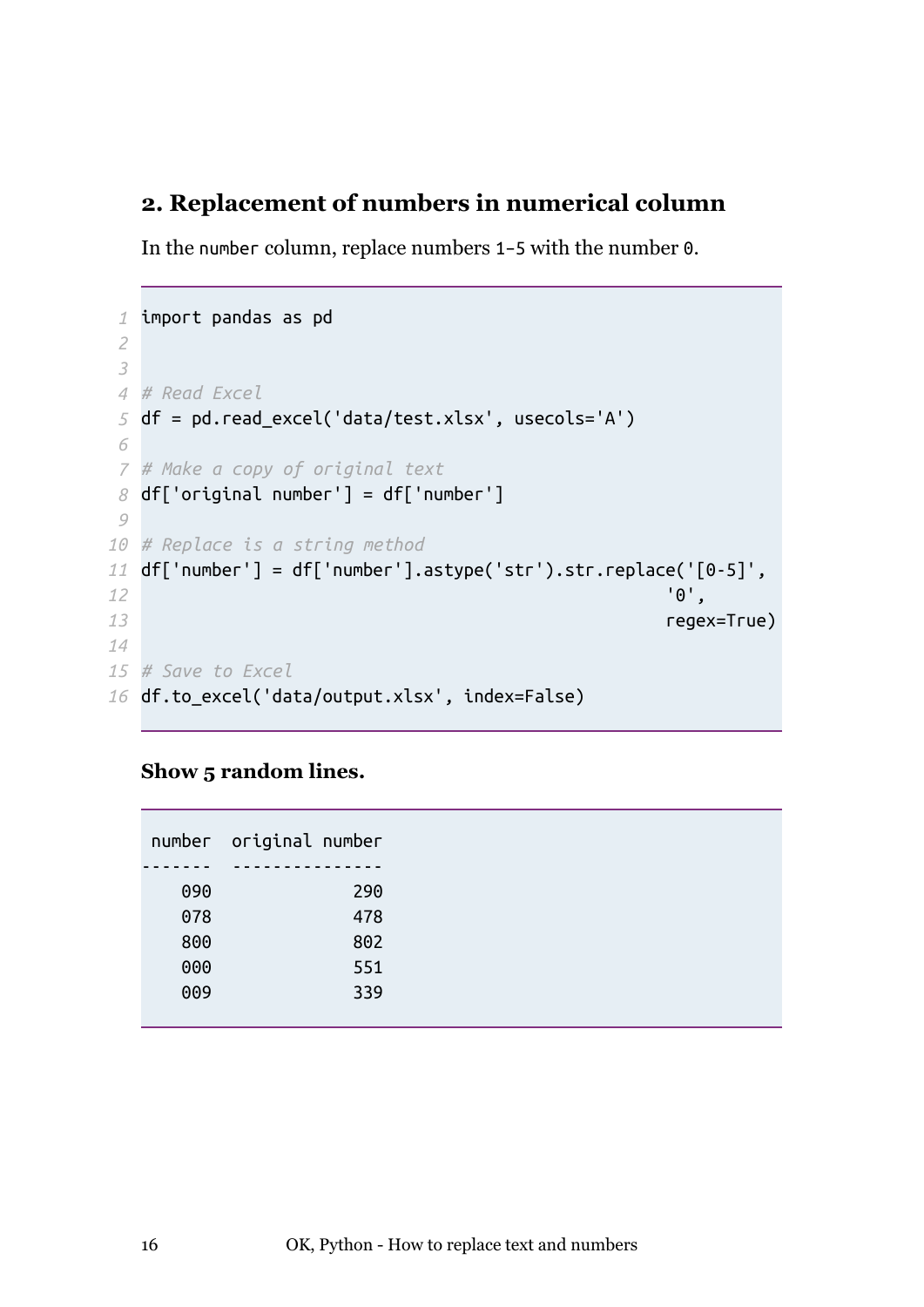### **3. Replacement of text in the entire file**

Letters A, B or C will be replaced with an asterisk  $*$  in the entire file.

```
import pandas as pd
1
 # Read Excel
4
 df = pd.read_excel('data/test.xlsx')
5
 # Use Regular Expression (regex) across the whole DataFrame.
7
 df.replace('A|B|C', '*', regex=True, inplace=True)
8
# Save to Excel
10
df.to_excel('data/output.xlsx', index=False)
112
3
6
9
```
#### **Show the first 5 lines**

| number text |            | text and number |
|-------------|------------|-----------------|
|             |            |                 |
| 939         | VG*TVDKYS* | VG*TVDKYS*-939  |
| 170         | W*QFU*Y*I* | W*QFU*Y*I*-170  |
| 708         | VINRRV*ONK | VINRRV*ONK-708  |
| 550         | ZPSQYDYOYM | ZPSQYDY0YM-550  |
| 573         | PUYNJUIFPO | PUYNJUIFPO-573  |
|             |            |                 |